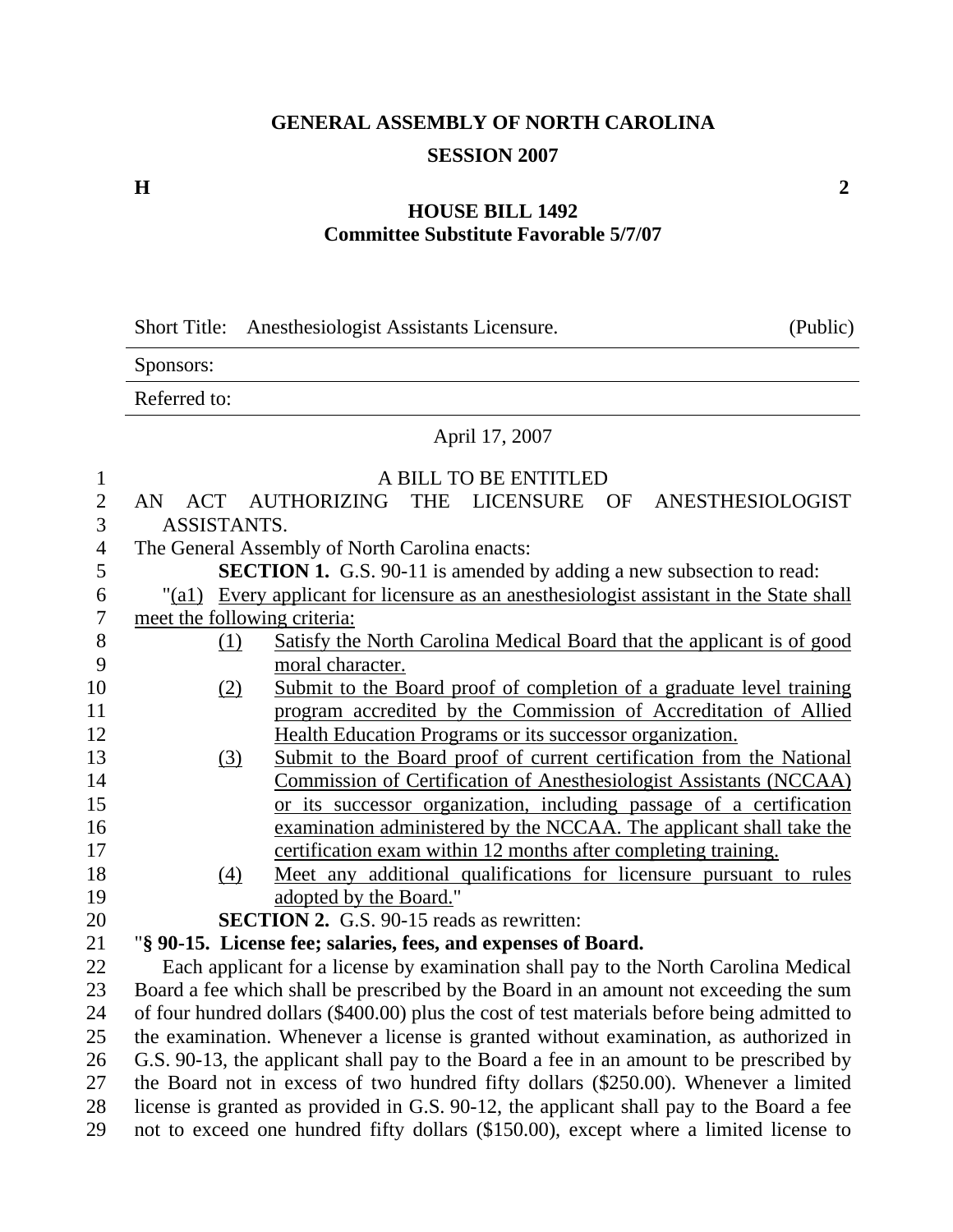## General Assembly of North Carolina **Session 2007**

1 practice in a medical education and training program approved by the Board for the 2 purpose of education or training is granted, the applicant shall pay a fee of twenty-five 3 dollars (\$25.00), and where a limited license to practice medicine and surgery only at 4 clinics that specialize in the treatment of indigent patients is granted, the applicant shall 5 not pay a fee. A fee of twenty-five dollars (\$25.00) shall be paid for the issuance of a 6 duplicate license. All fees shall be paid in advance to the North Carolina Medical Board, 7 to be held in a fund for the use of the Board. The compensation and expenses of the 8 members and officers of the Board and all expenses proper and necessary in the opinion 9 of the Board to the discharge of its duties under and to enforce the laws regulating the 10 practice of medicine or surgery shall be paid out of the fund, upon the warrant of the 11 Board. The per diem compensation of Board members shall not exceed two hundred 12 dollars (\$200.00) per day per member for time spent in the performance and discharge 13 of duties as a member. Any unexpended sum or sums of money remaining in the 14 treasury of the Board at the expiration of the terms of office of the members of the 15 Board shall be paid over to their successors in office. 16 For the initial and annual registration licensure of an assistant to a physician, the 17 Board may require the payment of a fee not to exceed a reasonable amount. 18 For the initial and annual licensure of an anesthesiologist assistant, the Board may 19 require the payment of a fee not to exceed one hundred fifty dollars (\$150.00)." 20 **SECTION 3.** G.S. 90-18(c) is amended by adding a new subdivision to read: 21 "(c) The following shall not constitute practicing medicine or surgery as defined 22 in subsection (b) of this section: 23 … 24 (20) The provision of anesthesia services by a licensed anesthesiologist 25 assistant under the supervision of an anesthesiologist licensed under 26 Article 1 of this Chapter in accordance with rules adopted by the 27 Board." 28 **SECTION 4.** Article 1 of Chapter 90 of the General Statutes is amended by 29 adding a new section to read: 30 "**§ 90-18.5. Limitations on anesthesiologist assistants.** 31 (a) Any person who is licensed to provide anesthesia services as an assistant to 32 an anesthesiologist licensed under Article 1 of this Chapter may use the title 33 'anesthesiologist assistant.' Any other person who uses the title in any form or holds 34 himself or herself out to be an anesthesiologist assistant or to be so licensed without first 35 obtaining a license shall be deemed in violation of this Article. A student in any 36 anesthesiologist assistant training program shall be identified as a 'student 37 anesthesiologist assistant' or an 'anesthesiologist assistant student,' but under no 38 circumstances shall the student use or permit to be used on the student's behalf the terms 39 'intern,' 'resident,' or 'fellow.' 40 (b) Anesthesiologist assistants are authorized to provide anesthesia services 41 under the supervision of an anesthesiologist licensed under Article 1 of this Chapter